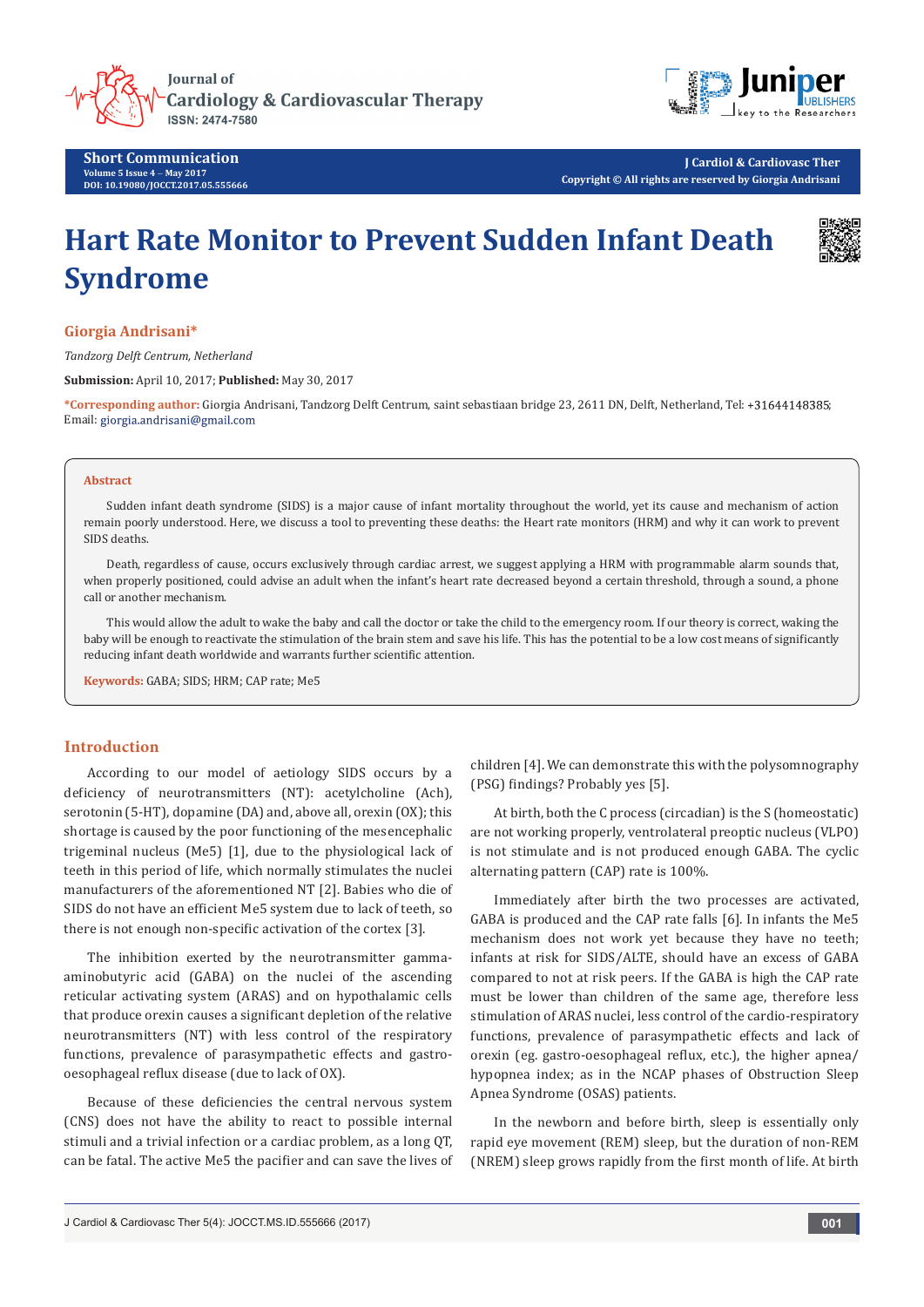and during the first months of life the baby does not distinguish between day and night, and his sleep rhythm is independent of the environment and governed only by internal needs like hunger and thirst, lasting around 25 hours (Meier-Koll 1979).

The decrease of REM sleep is physiologic due to the production of GABA by VLPO. The increase of GABA determined a lowering in the CAP rate and the non-stimulation of the ARAS nuclei responsible for production of Ach. There are less CAP A1 phases because the Me5 is enough stimulated.

The A2 and A3 subtypes are, instead, increased since they are indices of greater activation of ARAS nuclei, exaggerated, sometimes pathological, (in this case is the danger to succumb to GABA inhibition that activate the organism responses which, in turn, activate the nuclei of ARAS), as the pathological bruxism, OSAS, the restless legs syndrome (RLS) etc. [7].

To sum up in a healthy baby, not in danger of ALTE/SIDS, at birth the CAP rate should be 100% and gradually decline soon after and should consist almost exclusively of A1 phases; A2 and A3 stages may, however, be linked to more or less important pathological events [8].

Conversely, a baby at risk for SIDS should have:

- a) Lower CAP rate (excessive GABA for that time of life).
- b) Lower A1 (the Me5 is not working).

c) A2 and A3 high (a defensive response of ARAS nuclei to GABA excess).

d) Events related to the increase in GABA (less functionality).

e) Manifestations in vital functions of lower OX (breathing, cardio-circulatory, etc.).

f) Manifestations of the alterations of Simpathetic/ Parasympathetic functions (prevalence of parasympathetic with bradycardia, for less stimulation of the LC) [9].

## **Hypothesis**

As an adult, even in a child's the sleep process to begin requires that the nuclei VLPO and median preoptic nucleus (MnPO) release GABA in the brain stem and hypothalamus. When the GABA reaches its target cells, these are inhibited because the membrane potential difference is sharply negative following the entry of Cl-. This inhibition prevents both the release of neurotransmitters both the synthesis of critical proteins (eg, dopamine transporters or monoamine oxidase).

The results of the autopsies of babies that died for SIDS show deficient levels of these proteins; their deficiency is, in our opinion, an effect rather than a cause of SIDS. During sleep, when the level of GABA is increased and many cells are inhibited, an intrinsic mechanism in the brainstem is activated to counter any

harmful effects of excessive inhibition by GABA, Is the Me5 that triggered shall stimulate the ARAS nuclei [10].

This nucleus is largely constituted by pseudounipolar cells, but its caudal termination (Me5c) consists of small multipolar cells, typically GABAergic, positioned just in front of the trigeminal motor nucleus (Mo5) which, under normal conditions, is inhibited by Me5c [11]. When the GABA released from the hypothalamus inhibits the cells of Me5c, the inhibition of Mo5 fails [12].

The masticatory muscles contract, the teeth are touching, and the Me5 is activated [13] and induces the release of glutamate on the ARAS nuclei, on the periaqueductal gray (PAG) and on parasympathetic nuclei.

The result is the activation of some nuclei of ARAS, but without compromising the action of GABA, thereby maintaining a deep sleep, but also maintaining a certain degree of cortical activation that can allow us to respond to any eventual need [14]. When the Me5 is not working properly and there is an excess of GABA, some nervous cells die and activated glial cells that release IL 1 beta and prostaglandins which increase the levels of the substance P.

These events are possibly very common, but rarely end with fatal outcome; however, they may influence child development and cause extreme weakness of the system «brain stem», with many nuclei and cells which do not work properly. In this scenario, a child may have a high sensitivity to a number of factors that are not usually life-threatening, but may become so due to the weakness of the system at that time (eg, long QT, trivial infections, etc.). In this context, one would expect to find gliosis; leukomalacia; hypoplasia of the brain; increase in substance P levels; and decreased levels of serotonin, dopamine and orexin.

# **Conclusion**

As prevention we first propose the use of the pacifier that can activate Me5; then a systematic PSG towards the end of the first month of life, to highlight children at risk (low CAP rate) and at more broad-spectrum, the application of an heart rate monitor (HRM) with an audible alarm in case of excessive bradycardia (heart frequency for the alarm activation is established by the cardiologist).

Such a device, appropriately positioned, may warn if the heart rate should decrease beyond the value by the cardiologist programmed, and thus make it possible to wake up the child, in order to give him stimuli so to stop the action of the VLPO and let the brain stem return to work, or at least alert an emergency room.

This tool may also work for the dead in the womb (SIUDS), much more frequent than SIDS; in the world there are about 4.5 million foetal deaths each year. In developed countries a pregnancy every 150 ends with the death of the foetus. This